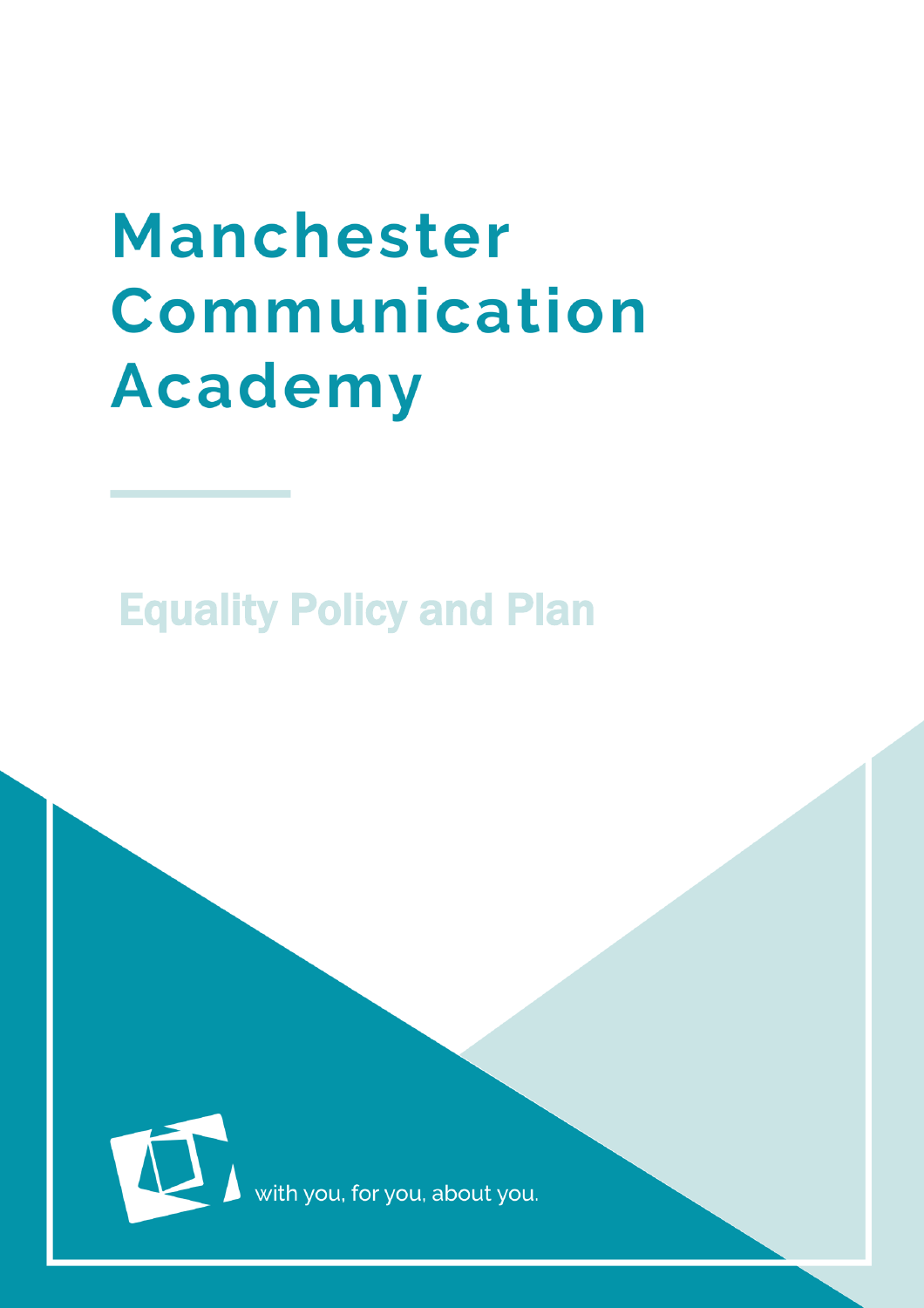| This document has been approved for operation within |                                         |
|------------------------------------------------------|-----------------------------------------|
| Date of last review                                  | September 2016                          |
| Date of next review                                  | August 2020                             |
| <b>Review Period</b>                                 | Every four years                        |
| <b>Date of Trustee Approval</b>                      |                                         |
| <b>Status</b>                                        |                                         |
| <b>Person Responsible for Policy</b>                 |                                         |
| <b>Owner</b>                                         | <b>Manchester Communication Academy</b> |
| <b>Signature of Approval</b>                         |                                         |

## Rationale and Legal Framework

The phrasing of the plan reflects the specific duties required by the Public Sector Equality Duties of the Equality Act 2010, in particular the duties to:

- publish information
- to engage with interested groups and individuals
- to formulate and publish objectives

At Manchester Communication Academy we are committed to ensuring equality of education and opportunity for all students, staff, parents and carers receiving services from the academy, irrespective of race, gender, disability, faith or religion or socio-economic background. We aim to develop a culture of inclusion and diversity in which all those connected to the academy feel proud of their identity and able to participate fully in academy life.

The achievement of students will be monitored by race, gender and disability and we will use this data to support students, raise standards and ensure inclusive teaching. We will tackle discrimination by the positive promotion of equality, challenging bullying and stereotypes and creating an environment which champions respect for all. At Manchester Communication Academy, we believe that diversity is a strength, which should be respected and celebrated by all those who learn, teach and visit here.

## Mainstreaming Equality into Policy and Practice

As well as the specific actions set out beneath this plan, the academy operates equality of opportunity in its day to day practice in the following ways

## Teaching and Learning

We aim to provide all our students with the opportunity to succeed, and to reach the highest level of personal achievement.

To do this, we will:

- use contextual data to improve the ways in which we provide support to individuals and groups of students;
- monitor achievement data by ethnicity, gender and disability and action any gaps;
- take account of the achievement of all students when planning for future learning and setting challenging targets;
- ensure equality of access for all students and prepare them for life in a diverse society;
- use materials that reflect the diversity of the academy, population and local community in terms of race, gender and disability, without stereotyping;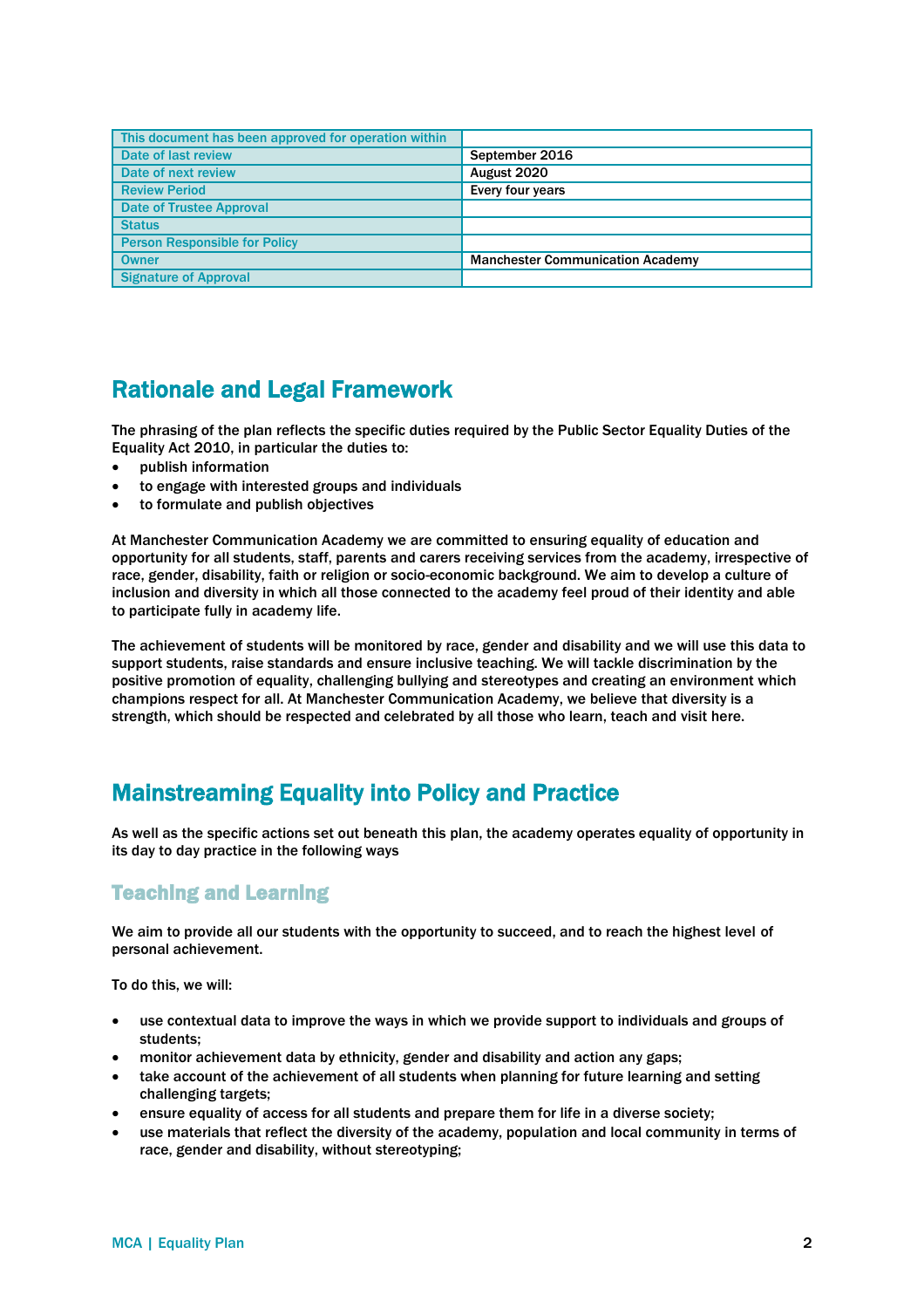- promote attitudes and values that will challenge racist and other discriminatory behaviour or prejudice;
- provide opportunities for students to appreciate their own culture and celebrate the diversity of other cultures;
- seek to involve all parents in supporting their child's education;
- encouraging classroom and staffroom discussion of equality issues which reflect on social stereotypes, expectations and the impact on learning;
- including teaching and classroom-based approaches appropriate for the whole academy population, which are inclusive and reflective of our students.

### Admissions and Exclusion

Our admissions arrangements are fair and transparent, and do not discriminate on race, gender, disability or socio-economic factors.

Exclusions will always be based on the academy's Behaviour Policy. We will closely monitor exclusions to avoid any potential adverse impact and ensure any discrepancies are identified and dealt with.

## Equal Opportunities for Staff

This section deals with aspects of equal opportunities relating to staff at Manchester Communication Academy

We are committed to the implementation of equal opportunities principles and the monitoring and active promotion of equality in all aspects of staffing and employment.

All staff appointments and promotions are made on the basis of merit and ability and in compliance with the law. However we are concerned to ensure wherever possible that the staffing of the academy reflects the diversity of our community.

## Employer duties

As an employer we need to ensure that we eliminate discrimination and harassment in our employment practice and actively promote equality across all groups within our workforce. Equality aspects such as gender, race, disability, sexual orientation, gender re-assignment and faith or religion are considered when appointing staff and particularly when allocating additional responsibilities or re-evaluating staff structures, to ensure decisions are free of discrimination. Actions to ensure this commitment is met include:

- monitoring recruitment and retention including bullying and harassment of staff;
- continued professional development opportunities for all staff;
- Senior Leadership Team support to ensure equality of opportunity for all.

## Equality and the Law

There are a number of statutory duties that must be met by every academy in line with legislation from the Race Relations (Amendment) Act (2000), Disability Equality Duty (2005) and Equality Act (2006).

The action plan in Appendix A outlines the actions Manchester Communication Academy will take to meet the general duties detailed below.

#### Race Equality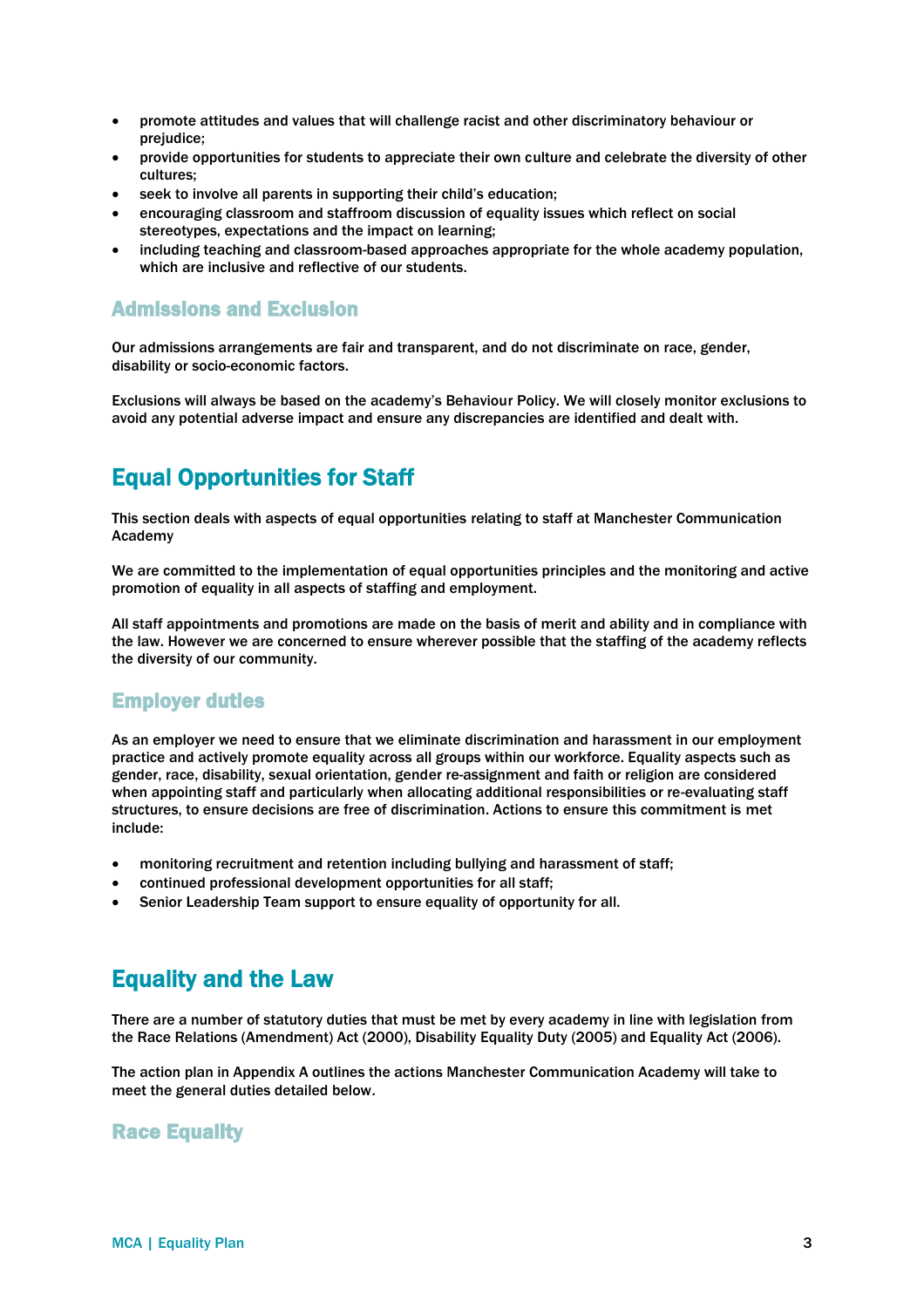This section of the plan reflects the general and specific duties of academies as detailed in The Race Relations Act 1976 and as amended by The Race Relations (Amendment) Act 2000. The General Race Equality Duty requires us to have due regard to the need to:

- eliminate racial discrimination;
- promote equality of opportunity;
- promote good relations between people of different racial groups.

Under our specific duty we will: o

- prepare an Equality Plan which includes our written policy for race equality; o
- assess the impact of our policies, including this Plan, on students, staff and parents by ethnicity including, in particular, the achievement levels of these students; o
- monitor the impact our plans and policies have on such students, staff and parents towards raising the achievement of minority ethnic groups.

#### **Disability**

This section should be read in conjunction with the academy's Special Educational Needs Policy and Accessibility Strategy.

#### Definition of disability

The Disability Discrimination Act 2005 (DDA) defines a disabled person as someone who has 'a physical or mental impairment which has a substantial or long-term adverse effect on his or her ability to carry out normal day-to-day activities'.

The DDA 2005 has also extended the definition of disability as follows: People with HIV, multiple sclerosis and cancer (although not all cancers) are deemed disabled before they experience the long-term and substantial adverse effect on their activities; section 18 has been amended so that individuals with a mental illness no longer have to demonstrate that it is "clinically well-recognised", although the person must still demonstrate a long-term and substantial adverse impact on his/her ability to carry out normal day-to-day activities.

#### Legal Duties

The Disability Discrimination Act (DDA) 2005 placed a general duty on academies, requiring them to have due regard for the following when carrying out and delivering services:

- promoting equality of opportunity between disabled people and other people;
- eliminating discrimination and harassment of disabled people that is related to their disability;
- promoting positive attitudes towards disabled people;
- encouraging participation in public life by disabled people;
- taking steps to meet disabled people's needs, even if this requires more favourable treatment.

Under our specific duty we will:

- prepare and publish an Equality Plan which covers the requirements for a Disability Equality Scheme identifying our disability equality goals and actions to meet them;
- review and revise this Scheme every three years.

#### Gender Equality

 The Gender Equality Duty 2006 places a general and specific duty on academies to eliminate unlawful discrimination and harassment on the grounds of gender and to promote equality of opportunity between female and male students and between women and men and transgender people.

Under our general duty we will actively seek to: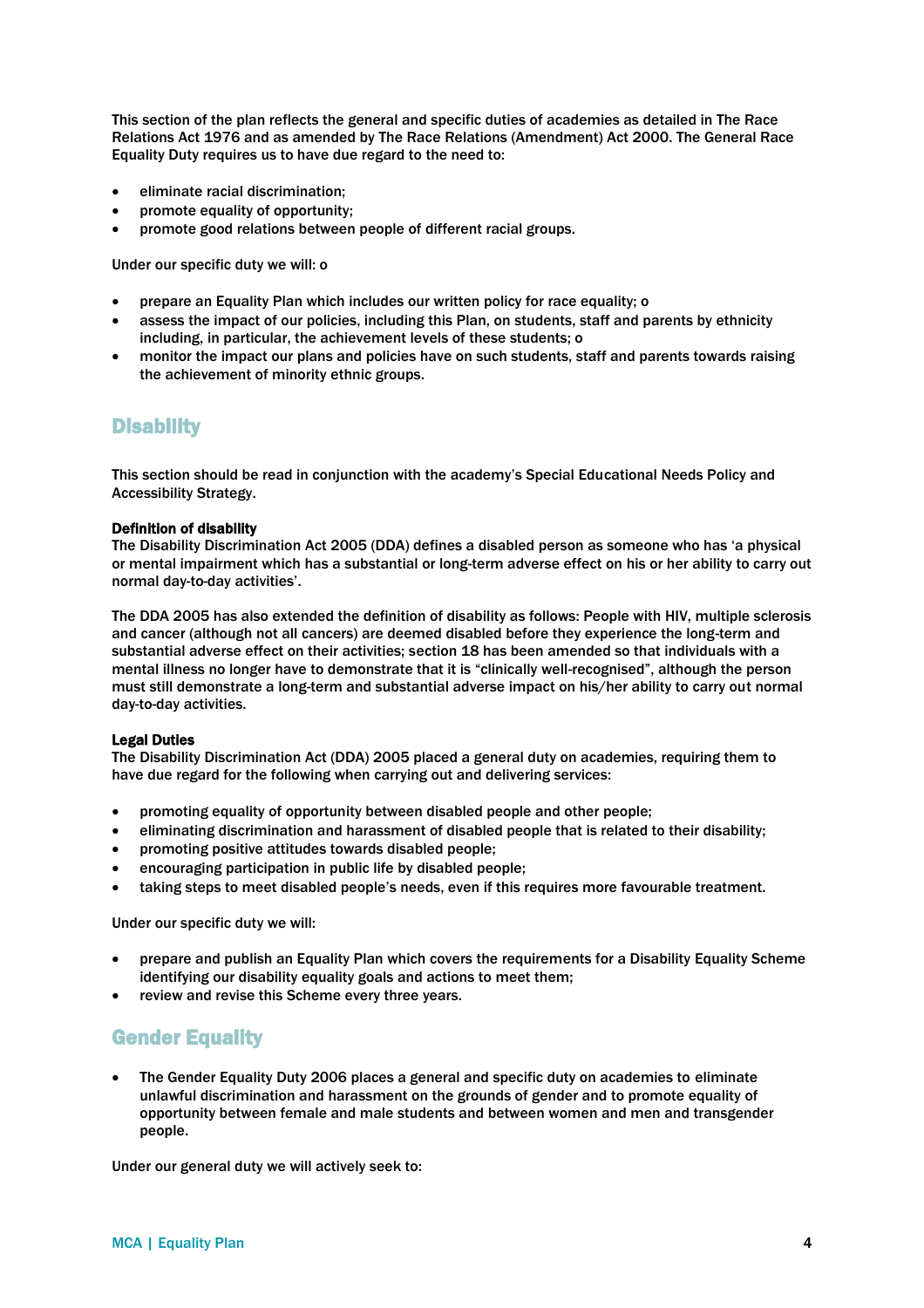- eliminate unlawful discrimination and harassment on grounds of sex and gender reassignment;
- promote equality between men and women.

Under our specific duty we will: o

- prepare and publish an Equality Plan which covers the requirements for a Gender Equality Scheme identifying our gender equality goals and actions to meet them;
- review and revise this Scheme every three years.

## Sexual Orientation

The Equality Act 2006 made provision for regulations to be introduced to extend protection against discrimination on grounds of religion or belief to sexual orientation.

The Equality Act (Sexual Orientation) Regulations 2007 came into force on 30 April 2007, and they make discrimination unlawful in the area of goods, facilities and services on grounds of sexual orientation. For academies this means admissions, benefits and services for students and treatment of students. Lesbian, Gay ,Bisexual or Transgender young people have the same needs as all other young people they want to feel safe, included and are able to fulfill their potential. The whole academy should be involved in creating an atmosphere where everyone feels they can be themselves. The most effective way to prevent homophobic bullying and to ensure Lesbian, Gay and Bisexual young feel included and have the information they need to stay safe, is making the curriculum inclusive of Lesbian, Gay and Bisexual issues. The academy equips pupils to live in a society that recognises same sex relationships on an equal basis as opposite sex relationships through annual Sex and Relationships Education. The academy includes awareness raising on these issues as part of the PHSE curriculum and is a designated Stonewall Champion

#### Community Cohesion

The Education and Inspections Act 2006 inserted a new section 21(5) to the Education Act 2002, introducing a duty on the governing bodies of state academies to promote community cohesion. Community cohesion encompasses promoting good relations between students from different races, faiths / beliefs and socio-economic backgrounds. The duty came into force on 1 September 2007.

#### Consultation and Involvement

It is a requirement that the development of this plan and the actions within it have been informed by the input of staff, students and parents and carers. We have achieved this by using the following to shape the plan:

- feedback from parents' meetings;
- input from staff surveys or through staff meetings / inset;
- feedback from the academy council, pshe lessons, whole academy surveys on children's attitudes to self and academy;
- issues raised in annual reviews or reviews of progress on individual education plans, mentoring and support;
- feedback at governing body meetings.

## Roles and Responsibilities

### The Role of Governors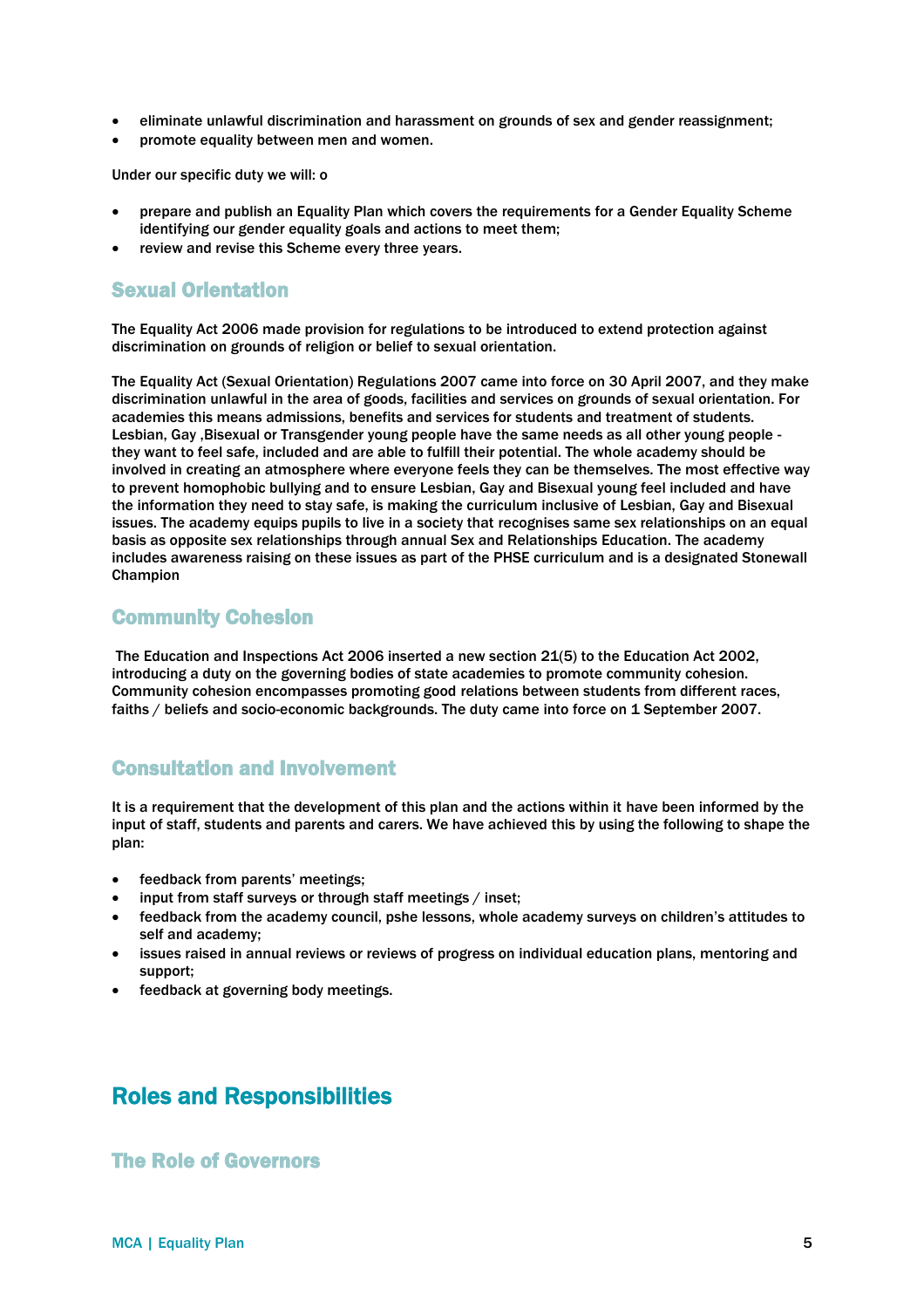- the governing body has set out its commitment to equal opportunities in this plan and it will continue to do all it can to ensure that the academy is fully inclusive to students, and responsive to their needs based on race, gender and disability.
- the governing body seeks to ensure that people are not discriminated against when applying for jobs at our academy on grounds of race, gender or disability.
- the governors take all reasonable steps to ensure that the academy environment gives access to people with disabilities, and also strive to make academy communications as inclusive as possible for parents, carers and students.
- the governors welcome all applications to join the academy, whatever a child's socio-economic background, race, gender or disability.
- the governing body ensures that no child is discriminated against whilst in our academy on account of their race, sex or disability.

## The Role of the Principal

- it is the principal's role to implement the academy's equality plan and she is supported by the governing body in doing so.
- it is the principal's role to ensure that all staff are aware of the equality plan, and that teachers apply these guidelines fairly in all situations.
- the principal ensures that all appointments panels give due regard to this plan, so that no-one is discriminated against when it comes to employment or training opportunities.
- the principal promotes the principle of equal opportunity when developing the curriculum, and promotes respect for other people and equal opportunities to participate in all aspects of academy life.
- the principal treats all incidents of unfair treatment and any incidents of bullying or discrimination, including racist incidents, with due seriousness.

## The Role of all Staff

- all staff will ensure that all students are treated fairly, equally and with respect, and will maintain awareness of the academy's equality plan.
- all staff will strive to provide material that gives positive images based on race, gender and disability, and challenges stereotypical images.
- all staff will challenge any incidents of prejudice, racism or homophobia, and record any serious incidents, drawing them to the attention of the principal.
- teachers support the work of ancillary or support staff and encourage them to intervene in a positive way against any discriminatory incidents.

## Tackling Discrimination

Harassment on account of race, gender, disability or sexual orientation is unacceptable and is not tolerated within the academy environment.

All staff are expected to deal with any discriminatory incidents that may occur. They are expected to know how to identify and challenge prejudice and stereotyping; and to support the full range of diverse needs according to a pupil's individual circumstances.

Racist and homophobic incidents and other incidents of harassment or bullying are dealt with by the member of staff present, escalating to the pastoral team where necessary. All incidents are reported to the Vice Principal and racist incidents will be reported to the governing body on a termly basis.

## What is a discriminatory incident?

Harassment on grounds of race, gender, disability, sexual orientation or other factors such as socioeconomic status, can take many forms including verbal or physical abuse, name calling, exclusion from groups and games, unwanted looks or comments, jokes and graffiti.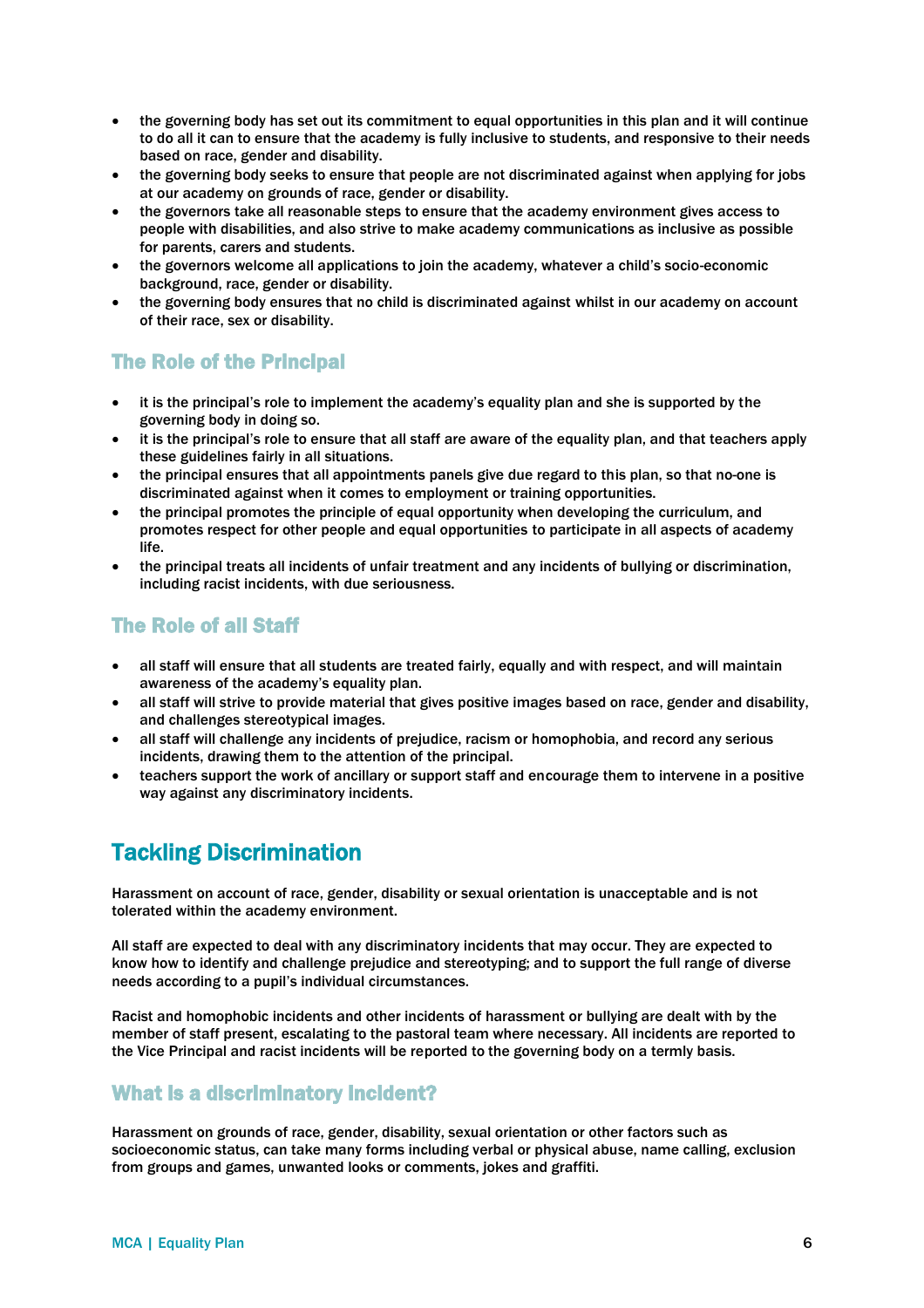Types of discriminatory incident

- types of discriminatory incidents that can occur are:
- physical assault against a person or group because of their colour, ethnicity, nationality, disability, sexual orientation or
- gender;
- use of derogatory names, insults and jokes;
- racist, sexist, homophobic or discriminatory graffiti;
- provocative behaviour such as wearing racist, sexist, homophobic or discriminatory badges or insignia; o bringing discriminatory material into academy;
- verbal abuse and threats;
- incitement of others to discriminate or bully due to victim's race, disability, gender or sexual orientation;
- discriminatory comments in the course of discussion;
- attempts to recruit others to discriminatory organisations and groups;
- ridicule of an individual for difference e.g. food, music, religion, dress etc;
- refusal to co-operate with other people on grounds of race, gender, disability or sexual orientation.

#### Responding to and reporting incidents

It should be clear to students and staff how they report incidents. All staff, teaching and nonteaching, should view dealing with incidents as vital to the well-being of the whole academy.

## Review of Progress and Impact

The Plan has been agreed by our Governing Body. We have a rolling programme for reviewing our academy policies and their impact. In line with legislative requirements, we will review progress against our Equality Plan annually and review the entire plan and accompanying action plan on a three year cycle.

We make regular assessments of students' learning and use this information to track pupil progress. As part of this process, we regularly monitor achievement by ethnicity, gender and disability, to ensure that all groups of students are making the best possible progress, and take appropriate action to address any gaps.

## Publishing the Plan

In order to meet the statutory requirements to publish a Disability Equality Scheme and Gender Equality Scheme, we will:

- publish our plan on the academy website;
- raise awareness of the plan through the academy newsletter, assemblies, staff meetings and other communications;
- make sure hard copies are available.

Signed:

Date:

## Appendix A – Objectives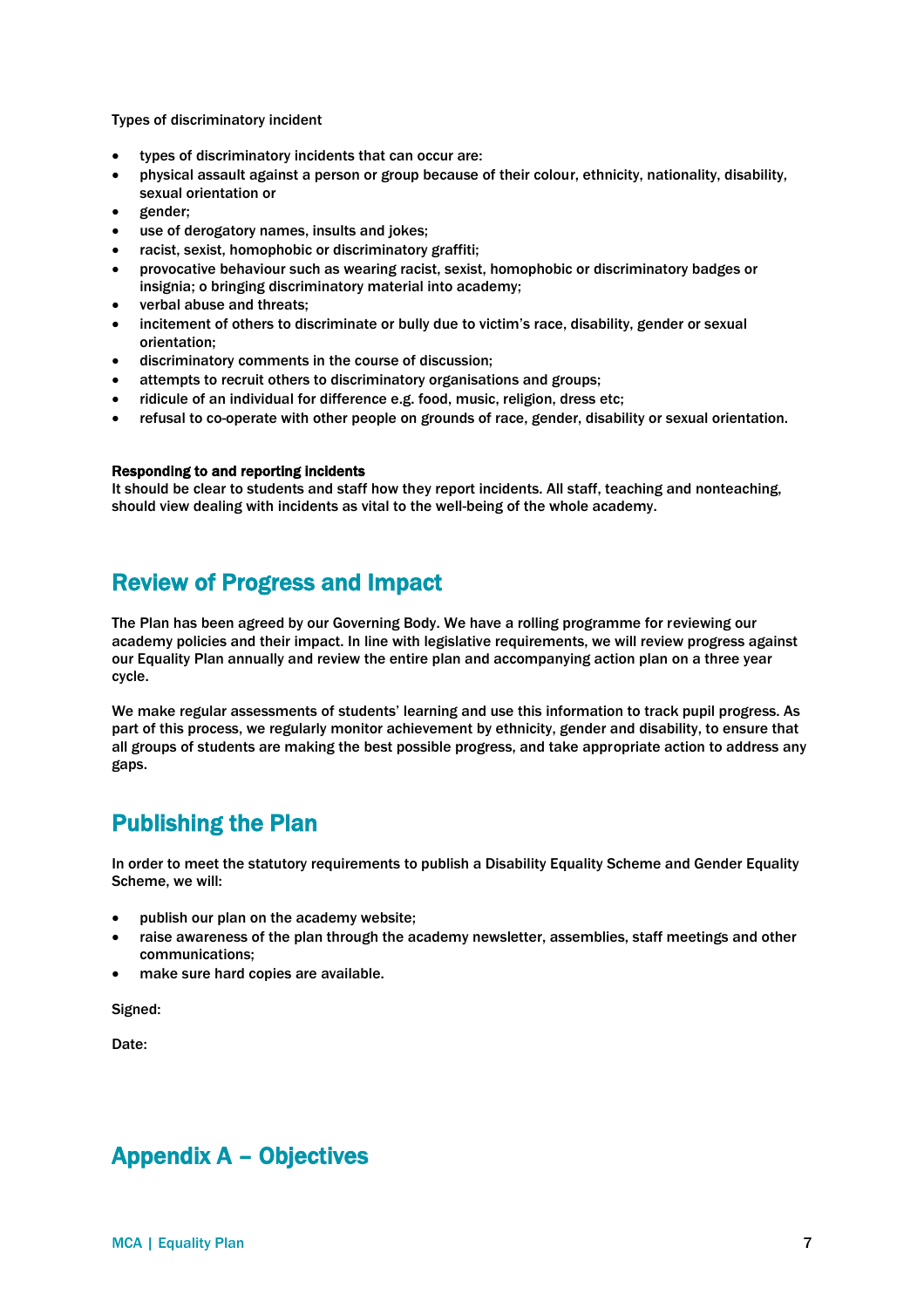## Ensuring Equality of Opportunity and Participation

The academy will ensure that:

- pupil achievement is monitored by race, gender and disability and any trends or patterns in the data that may require additional action to narrow the gap are addressed;
- all staff are aware of the academy's equality plan;
- the talents of disabled students are recognised and represented in gifted and talented programmes, and representation on the programmes fully reflects the academy population in terms of race and gender;
- there is an inclusive approach to ensuring all students are given the opportunity to make a positive contribution to the life of the academy e.g. through involvement in the academy council by election or co-option); class assemblies; fund raising etc;
- disabled children can take part in all aspects of the curriculum, including educational visits and journeys; lunchtime activities; pe and dance and assemblies;
- extended academy activities such as breakfast and after-academy clubs take into account student needs and access issues and students attending reflect the diversity of the academy population in terms of race, gender, disability and socio-economic status;
- staff, students, parents and carers will continue to be involved in the future development of the equality plan through input and feedback from surveys, staff meetings, academy council meetings, parents evenings etc.

The academy will provide:

- extra and additional support for students who are under-achieving, in order to make progress in their learning and their personal well being, e.g. ensuring that children with visual impairment have accessible texts; that children with hearing impairment have an enhanced acoustic classroom environment;
- additional support for parents of under-achieving children (e.g. reporting progress; discussing needs);
- additional support for disabled parents/carers and staff to help them to play a full part in the life of the academy (e.g. providing a sign interpreter for a deaf parent; ensuring that meetings are held in the most accessible parts of the academy to support wheelchair users)

#### Promoting Positive Attitudes and Meeting Needs

The academy will:

- promote positive images which reflect the diversity of the academy and community in terms of race, gender and disability, for example in assemblies, books, publications and learning materials and in classroom/corridor display.
- recruit disabled people to the academy and support them in their work and career development, and try to reflect the diversity of the academy community in its workforce;
- provide reasonable means for children, young people, their friends and families to interact with people from different backgrounds and build positive relationships, including links with different academies and communities;
- provide extended services, with opportunities for students, families and the wider community to take part in activities and receive services which build positive interaction and achievement for all groups;
- support disabled students in the period of transition between primary and secondary academy to ease the stress of moving and increase familiarity with new surroundings; o help children and young people to understand others and value diversity;
- promote shared values, awareness of human rights and how to apply and defend them;
- develop skills of participation and responsible action for example through citizenship education and community engagement.

## Eliminating Discrimination and Harassment

The academy will:

develop and adapt its procedures on anti-bullying to include equality perspectives;